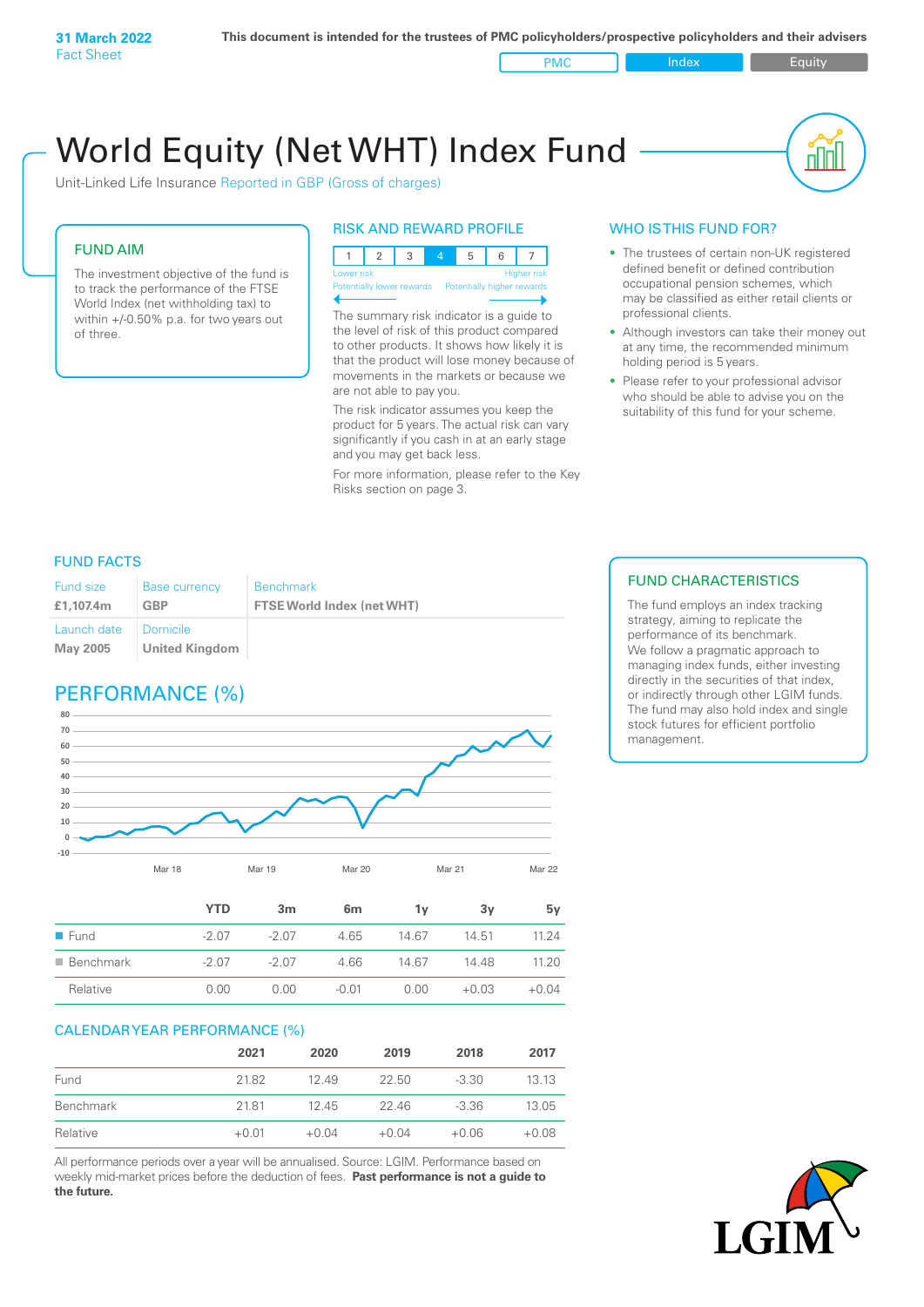# World Equity (Net WHT) Index Fund

## PORTFOLIO BREAKDOWN

All data source LGIM unless otherwise stated. Totals may not sum due to rounding. In order to minimise transaction costs, the Fund will not always own all the assets that constitute the index and on occasion it will own assets that are not in the index. The number of fund holdings can differ from the index due to corporate events and proxy holdings.



#### SECTOR (%)

| ■ Technology                      | 23.4 |
|-----------------------------------|------|
| Consumer Discretionary            | 14.3 |
| $\blacksquare$ Financials         | 13.9 |
| $\blacksquare$ Industrials        | 12.9 |
| ■ Health Care                     | 11.9 |
| ■ Consumer Staples                | 6.1  |
| <b>Energy</b>                     | 44   |
| ■ Basic Materials                 | 4.1  |
| $\blacksquare$ Telecommunications | 3.1  |
| $\blacksquare$ Other              | 5.9  |
|                                   |      |

# MARKET CAPITALISATION (%) TOP 10 HOLDINGS (%)

| ■ Large            | 81.3 |
|--------------------|------|
| $\blacksquare$ Mid | 18.7 |

■ Top 10 holdings 17.7% Rest of portfolio 82.4% No. of holdings in fund 2,723 No. of holdings in index 2,672

| Apple                                     | 43             |
|-------------------------------------------|----------------|
| Microsoft                                 | 3.7            |
| Amazon.Com                                | 2.3            |
| Tesla                                     | 14             |
| Alphabet A                                | 13             |
| Alphabet C                                | 12             |
| <b>NVIDIA</b>                             | 1 <sub>0</sub> |
| Meta Platforms A                          | 0 S            |
| Taiwan Semiconductor Manufacturing Co 0.8 |                |
| Unitedhealth Group                        | 0.8            |
|                                           |                |

#### COUNTRY (%)

|               | <b>United States</b> | 63.9 |  |
|---------------|----------------------|------|--|
|               | Japan                | 6.7  |  |
| $\frac{4}{3}$ | United Kingdom       | 4.1  |  |
|               | Canada               | 3.0  |  |
|               | France               | 2.8  |  |
| Œ             | Switzerland          | 2.6  |  |
|               | Australia            | 2.3  |  |
|               | Germany              | 2.2  |  |
|               | Taiwan               | 2.0  |  |
|               | Other                | 10.4 |  |
|               |                      |      |  |



The Index Fund Management team comprises 25 fund managers, supported by two analysts. Management oversight is provided by the Global Head of Index Funds. The team has average industry experience of 15 years, of which seven years has been at LGIM, and is focused on achieving the equally important objectives of close tracking and maximising returns.